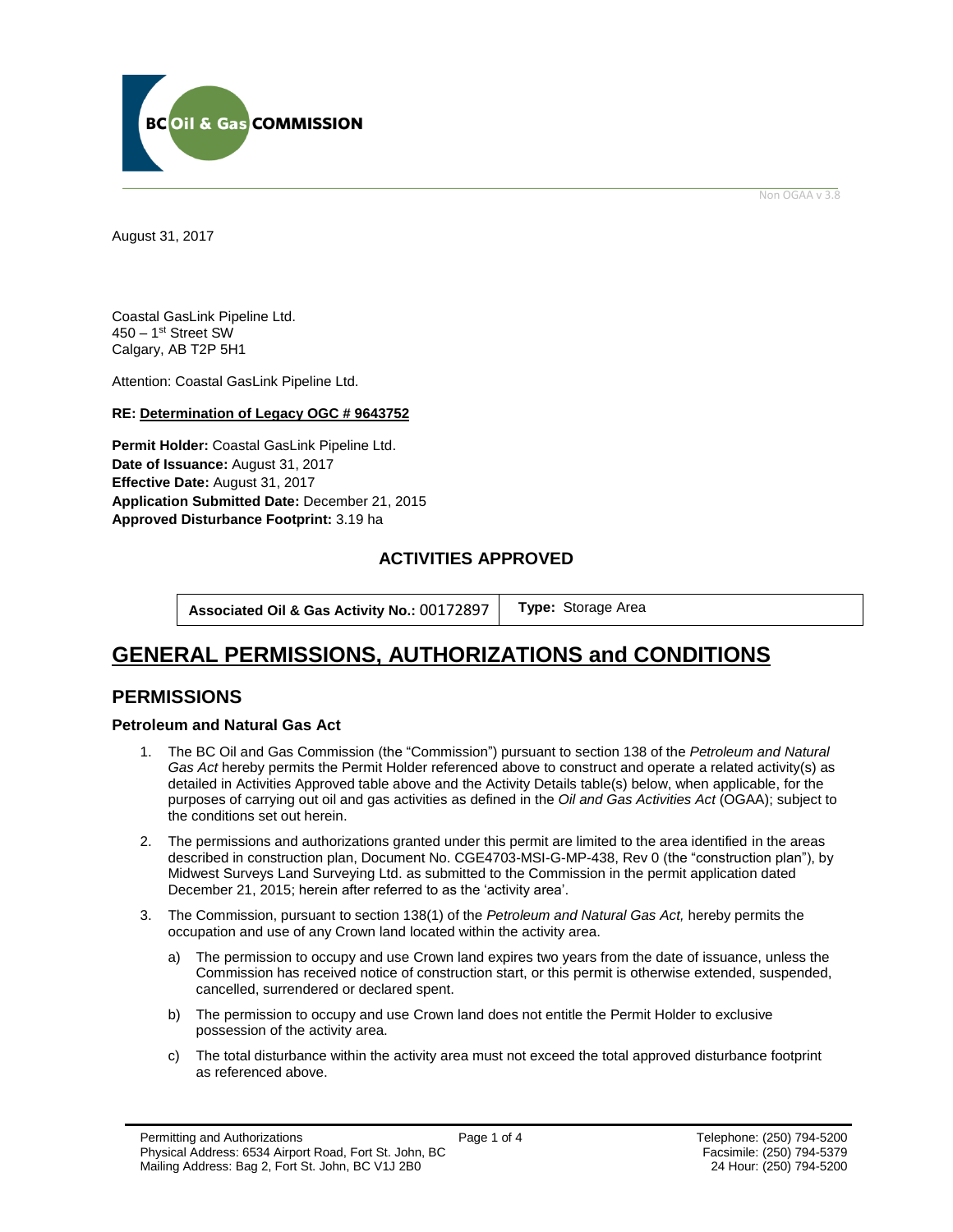## **AUTHORIZATIONS**

#### **Forest Act**

4. The Commission, pursuant to section 47.4 of the *Forest Act*, hereby authorizes the removal of Crown timber from the activity area under the cutting permits associated with the Master Licence(s) as follows:

**Master Licence to Cut No.:** M02340

**Cutting Permit No.:** 18

**Timber Mark No.:** MTB715

**Total New Cut:** 3.19

**[Forest District](https://ams-crd.bcogc.ca/crd/)**: (DPC) Peace Natural Resource District

**Region:** Coastal

5. The cutting permits are deemed spent upon the submission of the post-construction plan or upon either the cancellation or expiry of the activities [approve](#page-0-0)d under the permit.

## **CONDITIONS**

#### **General**

- 6. The rights granted by this permit in relation to unoccupied Crown land are subject to all subsisting grants to or rights of any person made or acquired under the *Coal Act, Forest Act, Land Act, Mineral Tenure Act, Petroleum and Natural Gas Act, Range Act*, *Water Sustainability Act* or *Wildlife Act*, or any extension or renewal of the same.
- 7. The Permit Holder must not assign, sublicense or permit any person other than its employees, contractors or representatives to use or occupy any Crown land within the activity area, other than its employees, contractors or representatives, without the Commission's written consent. The Permit Holder must ensure that the activity area is maintained in a condition so as to minimize hazards, including but not limited to hazards associated with storage of materials and equipment.
- 8. The Permit Holder must ensure that the activity area is free of garbage, debris and unused equipment.

#### **Environmental**

- 9. Construction activities must not result in rutting, compaction or erosion of soils that cannot be reasonably rehabilitated to similar levels of soil productivity that existed on the activity area prior to the construction activities taking place.
- 10. Any temporary access must be constructed and maintained in a manner that provides for proper surface drainage, prevents pooling on the surface, and maintains slope integrity.
- 11. The Permit Holder must make reasonable efforts to prevent establishment of invasive plants on the activity area associated with the related activities set out in the Authorized Activities table above resulting from the carrying out of activities authorized under this permit.
- 12. Following completion of construction associated with the associated activities set out in the Authorized Activities table above, the Permit Holder must, as soon as practicable
	- a) decompact any soils compacted by the activity;
	- b) if natural surface drainage pattern was altered by the carrying out of the activity, the Permit Holder must restore, to the extent practicable, to the drainage pattern and its condition before the alteration; and
	- c) re-vegetate any exposed soil on the activity area including, where necessary, using seed or vegetative propagules of an ecologically suitable species that
		- (i) promote the restoration of the wildlife habitat that existed on the area before the oil and gas activity was begun, and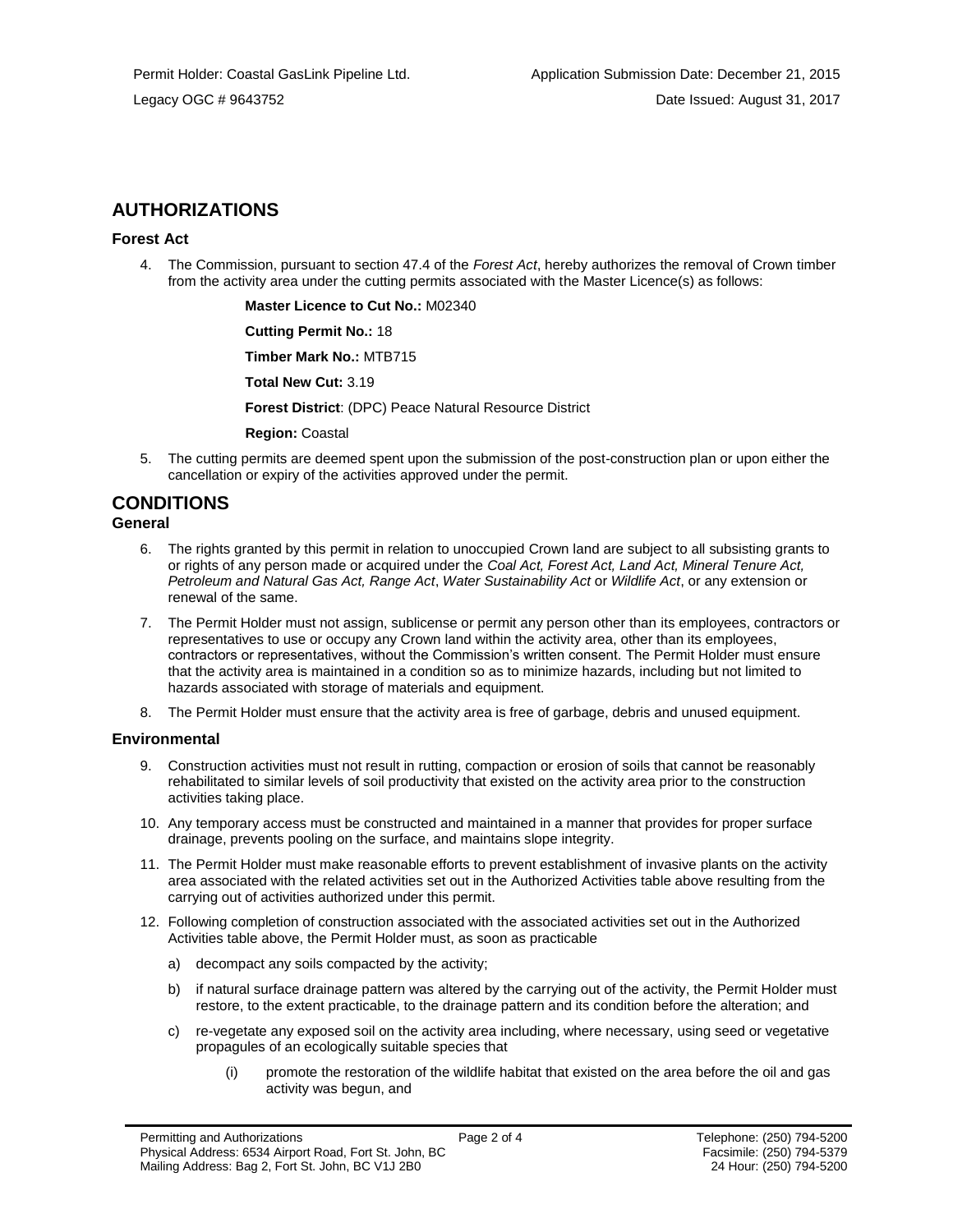- (ii) stabilize the soil if it is highly susceptible to erosion.
- d) Following completion of construction activities authorized herein, any retrievable surface soils removed from the activity area must be redistributed so that the soil structure is restored, to the extent practicable, to its condition before the activity was begun.
- 13. Within Old Forest areas identified as "Regulatory Policy"", upon completion of the activities conducted under this permitn the permit holder must implement reclamation measures on the development area. Reclamation measures must include, revegetating with site specific seed or vegetative propagules of an ecologically suitable species that promotes the restoration of the wildlife habitat that existed on the area before the oil and gas activity was begun, and to stabilize the soil if it is highly susceptible to erosion.

#### **Clearing**

- 14. The Permit Holder is permitted to fell any trees located on Crown land within 1.5 tree lengths of the activity area that are considered to be a safety hazard according to *Workers Compensation Act* regulations and must be felled in order to eliminate the hazard. Trees or portions of these trees that can be accessed from the activity area without causing damage to standing timber may be harvested.
- 15. The holder of the cutting permit must pay to the government, stumpage and any waste billing determined in accordance with the terms of this authorization.
- 16. The authorized cutting permit does not grant the Permit Holder the exclusive right to harvest Crown timber from the activity area. Authority to harvest some or all of the timber may be granted to other persons. The Permit Holder's right to harvest timber applies to any timber found on the site at the time they undertake harvesting activities.
- 17. All harvested Crown timber must be marked with the cutting permit's associated timber mark.
- 18. Stumpage for cutting permits falling within the Coast Area, as defined in the Coast Appraisal Manual (the "Manual") will be calculated in accordance with the Manual (volume based).
- 19. Any waste assessments applied under the Master Licence to Cut are subject to the merchantability specifications and monetary waste billing requirements in the Provincial Logging Residue and Waste Manual specific to the region associated with the cutting permit authorization.

#### **Archaeology**

- 20. An AIA report must be submitted to the Commission as soon as practicable.
- 21. If artifacts, features, materials or things protected under section 13(2) of the Heritage Conservation Act are identified the permit holder must, unless the permit holder holds a permit under section 12 of the Heritage Conservation Act issued by the Commission in respect of that artifact, feature, material or thing:
	- a) immediately cease all work in the vicinity of the artifacts, features, materials or things;
	- b) immediately notify the Commission and the Archaeology Branch of the Ministry of Forests, Lands and Natural Resource Operations
	- c) refrain from resuming work in the vicinity of the artifacts, features, materials or things except in accordance with an appropriate mitigation plan that has been prepared in accordance with the Heritage Conservation Act and approved by the Archaeology Branch of the Ministry of Forests, Lands and Natural Resource Operations.

# **ACTIVITY SPECIFIC DETAILS and CONDITIONS**

## **ASSOCIATED OIL AND GAS ACTIVITIES**

### **ACTIVITY DETAILS**

| <b>AOGA Number: 00172897</b> |  |  |  |
|------------------------------|--|--|--|
|------------------------------|--|--|--|

**[Type:](https://bi.bcogc.ca/Application%20Processing/Interactive%20Reports/(BIL-041)%20AMS%20Decision%20Summary.aspx)** Storage Area